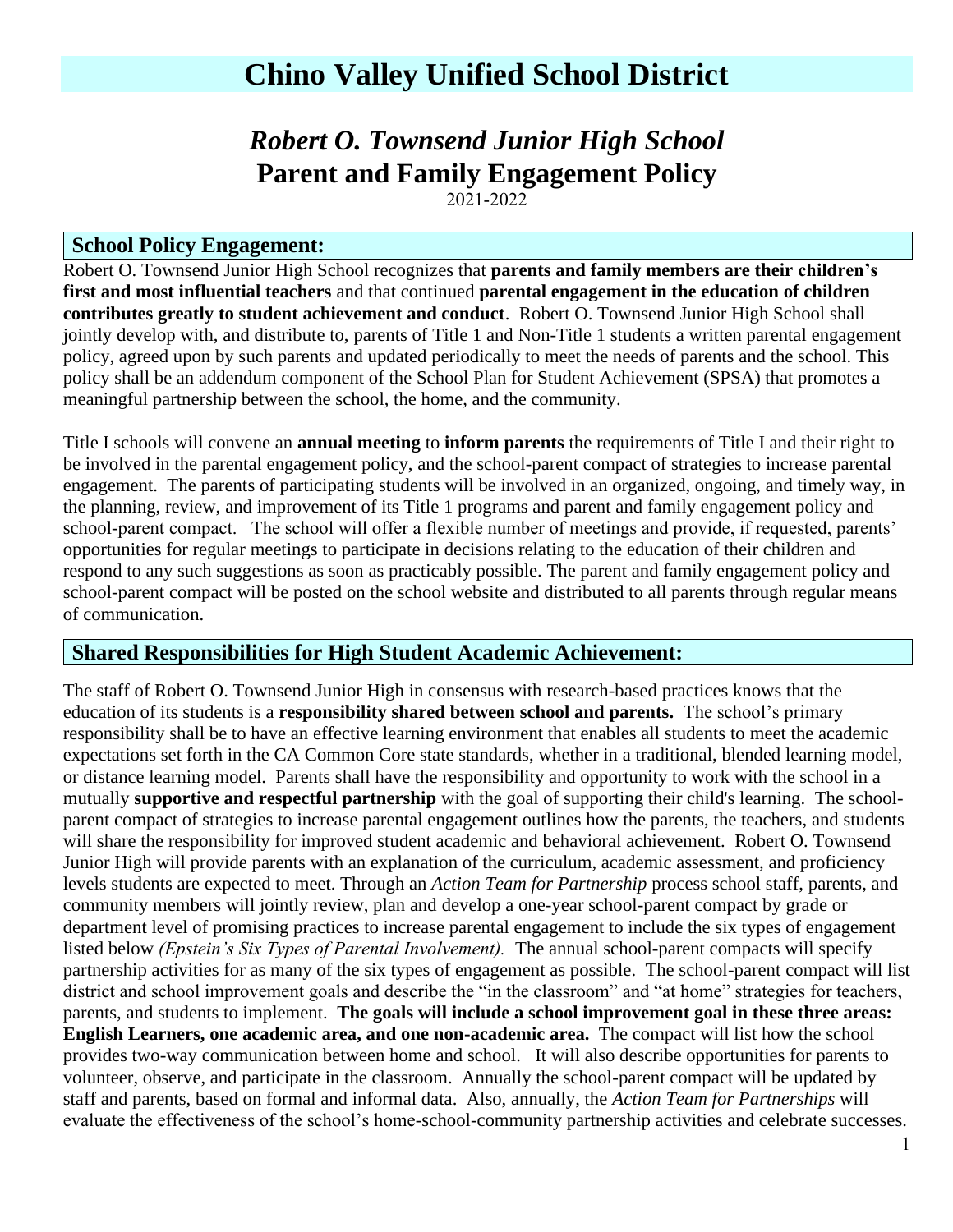This **shared responsibility** will help the school and parents build and develop a partnership to help children reach or exceed the grade level standards.

Robert O. Townsend Junior High will support these home-school partnerships by using the following **six types of engagement:**

- 1. *Parenting.*We will promote and support parenting skills and the family's primary role in encouraging a child's learning at each age and grade level, and all staff members will work effectively with our diverse families. Robert O. Townsend Junior High School will hold "Parent Nights" throughout the year to support parents and their children on topics such as academics, social emotional development, technology, and positive behavior supports.
- 2. *Communication***.** We will communicate about curriculum, instruction, assessment, staff development, school programs and student progress through two-way, meaningful, timely and effective methods. At a minimum, annual conferences, reports on student progress, reasonable access to staff, opportunities to volunteer and participate in their child's class, and observation of classroom activities will be provided to parents and family members. Robert O. Townsend Junior High School will hold four ELAC meetings throughout the year to allow for English Language Learner parents to be involved in the decision making of EL funds and curriculum. All important documents that are sent home are translated into either Spanish or Chinese. Messages of important events are sent home via email and phone calls to the parent's primary phone number on file.
- 3. *Volunteering.*We will expand the recruitment, training, and recognition of family and community volunteers; we will provide opportunities for families and community members to contribute from home, the workplace, and other community-based sites. Robert O. Townsend Junior High School will recruit parent and family members to be involved in PTSA. This parent led group has many opportunities for parents to volunteer their time both on campus and off campus. They also have the opportunity to volunteer from home. Parents are also encouraged to volunteer within the various classes and programs at Townsend.
- 4. *Learning at Home.*We will promote family engagement in learning activities at home including homework and other curriculum-related activities appropriate to the grade and development of the student. Robert O. Townsend Junior High School will provide online access to grades and available textbooks. Students are also given the opportunity to practice their math and literacy skills using online curriculum resources that can be accessed online from home or school (Khan Academy, IXL Learning, Common Lit, Newsela, Tween Tribune, etc.). Many of the student classes incorporate project-based learning where the students are expected to research and create projects at home based on the state standards and the rules and guidelines from a particular class.
- 5. *Decision-making.*We will include students, parents, and community members as partners in planning and decision-making. We will encourage participation by parents and family members in decisions that affect their child's educational experiences and comply with state and federal laws and regulations pertinent to family engagement. Robert O. Townsend Junior High School will involve parents and students in the School Site Council where they will be able to provide feedback to the Principal about programs, policies, and funding. Within the School Site Council, the parents, students, and staff vote to approve or deny various decisions relating to school funding, programs, and policies. Townsend provides parents an annual survey to ask for feedback on existing programs and future needs.
- *6. Collaborating with Community.*We will coordinate resources and services for students and families with businesses, agencies, service organizations and other groups and provide services to the community through our volunteer efforts and community improvement projects. Robert O. Townsend Junior High School will participate in Principal for a Day, where community members act as the Principal for the day. Townsend provides Family Nights at local restaurants along with special events on campus to support the